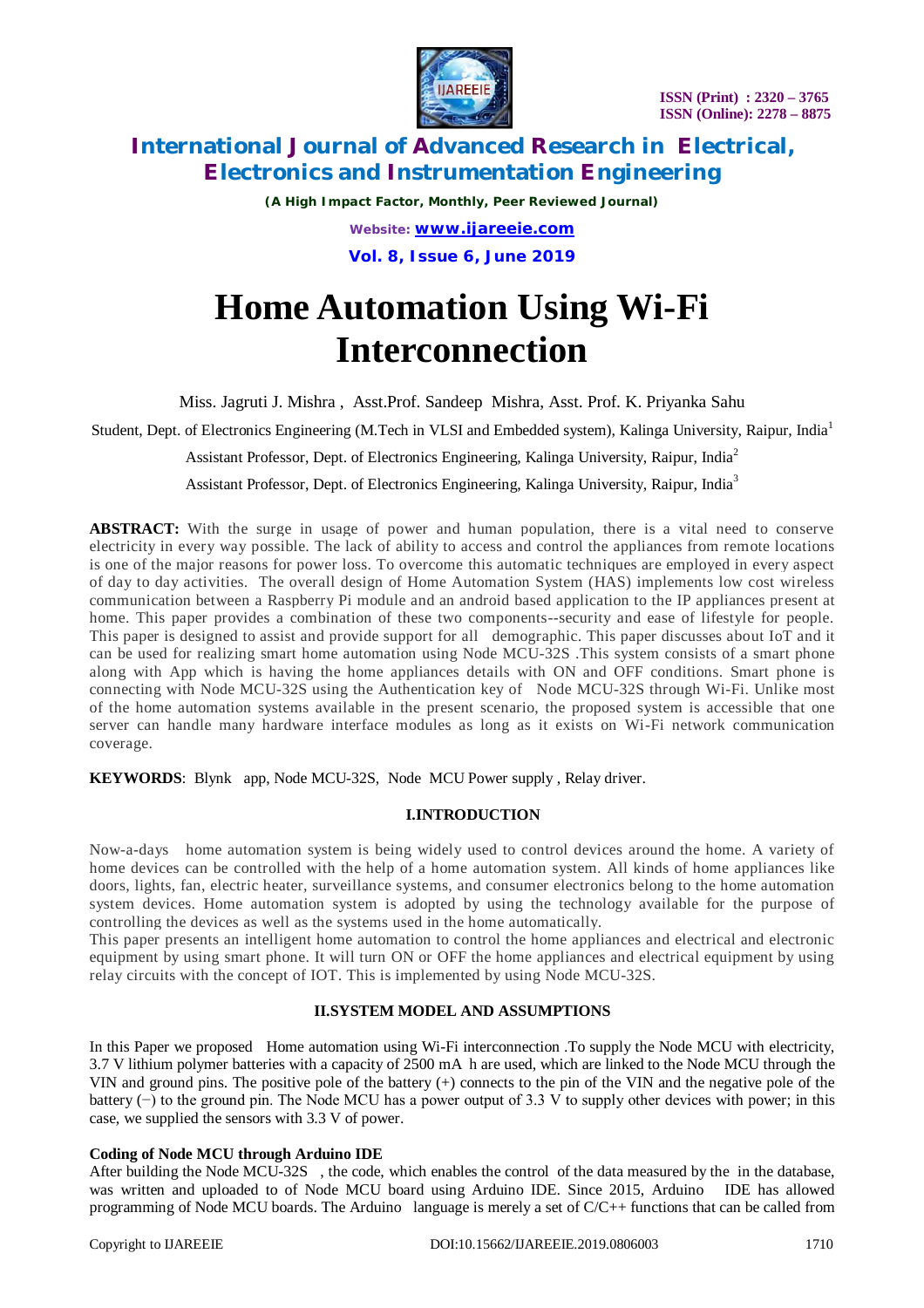

*(A High Impact Factor, Monthly, Peer Reviewed Journal)*

*Website: [www.ijareeie.com](http://www.ijareeie.com)*

### **Vol. 8, Issue 6, June 2019**

our code. The developed program and the changes made in the program can be easily uploaded into the Node MCU board through a USB cable.

#### **IDE:**

An integrated development environment (IDE) is a software application that provides comprehensive facilities to computer programmers for software development. An IDE normally consists of at least a source code editor, build automation tools, and a debugger.

#### **III.EFFICIENT COMMUNICATION**

In this paper we proposed use of IOT technology for Home appliance automation. A Wi-Fi modem is used for receiving commands over the internet. The Wi-Fi module receives user commands over the internet. This information is then passed on to the microprocessor. The microprocessor now processes this data and switches the loads through relays. Also it switches the fan, light as per users commands. Also it displays the status of the system on mobile screen. Thus office automation system allows user to control his office remotely using IOT technology by using BLYNK app.

#### **Installation and Configuration of Blynk App**

- 1. Firstly install "Blynk" application from play-store and open it.
- 2. Create an account by using Email account or Facebook account.
- 3. Click on New Project, enter the Project Name (enter the Project Name according to your wish) as "Home Automation", Choose Device as "Node MCU", Connection Type as "Wi-Fi" and then click "Create" icon.
- 4. After the creation of Project, App will send the Auth Token code to registered Email ID.
- 5. Click on the "+" icon which located on top right side of the app to create buttons.
- 6. Enter the button name and select the GPIO pins (ex: D0, D1, D2, D3)

#### **IV.SECURITY**

The proposed smart home automation system has the ability to control and monitor the following appliances in house environment.. Also the implemented home automation system can be used to switch on/off the following electrical appliance Lights on/off/dim, HVAC on/off, Door lock, Window shutdown and on/off different appliances. The main challenges faced during the implementation of Home automation systems are poor manageability, high cost of ownership, inflexibility, and difficulty in achieving good level of security.

#### **V. RESULT AND DISCUSSION**

In the fig 1, it shows the Hardware implementation of Home automation using Wi-Fi interconnection, where the LED is on, it indicates that the power supply section is on. The appliance Fan is on and the second appliance which is connected to the hardware by using blynk app i.e. Lamp is in Off condition.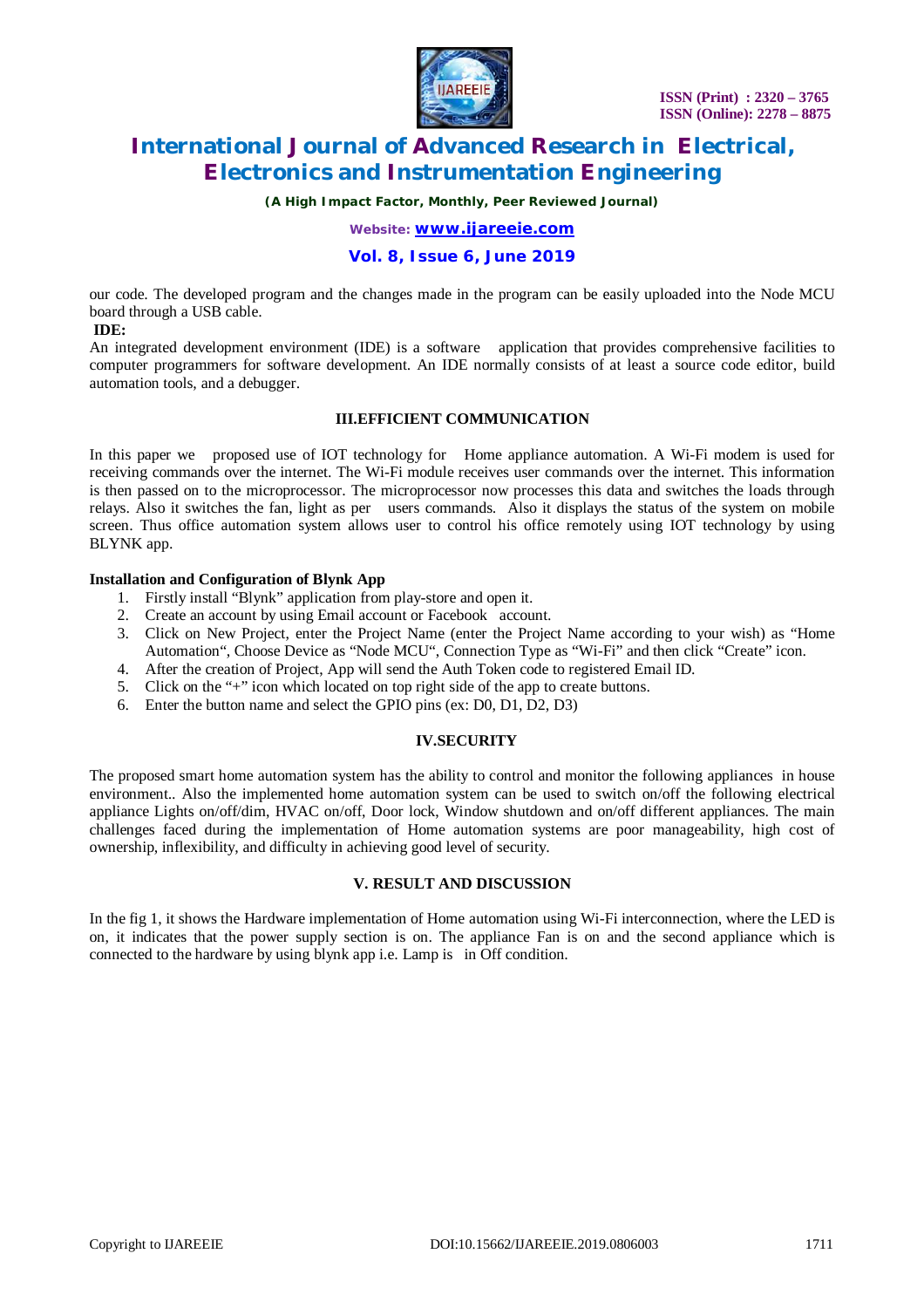

*(A High Impact Factor, Monthly, Peer Reviewed Journal)*

*Website: [www.ijareeie.com](http://www.ijareeie.com)*

**Vol. 8, Issue 6, June 2019**

Fig. 1 Hardware implementation of Home automation by using Wi-Fi interconnection



In the fig 2, it shows the monitoring of the home automation system using BLYNK app. In which it is directly shows the controlling of the appliances connected to the hardware. The appliance Fan is OFF as shown in app also the second appliance Lamp is OFF .



Fig. 2 Output on BLYNK app

## **VI. CONCLUSION**

In this paper, a prototype smart home automation using IOT is presented. This work will be carried forward by integrating relays to Node MCU-32S for controlling home appliances from a remote location in a real scenario. In the future extensions to the project, the smart Door Bell can be made by implementing voice and video calls with the person standing right outside the door and the owner remotely. There by increasing the safety quotient of the system.